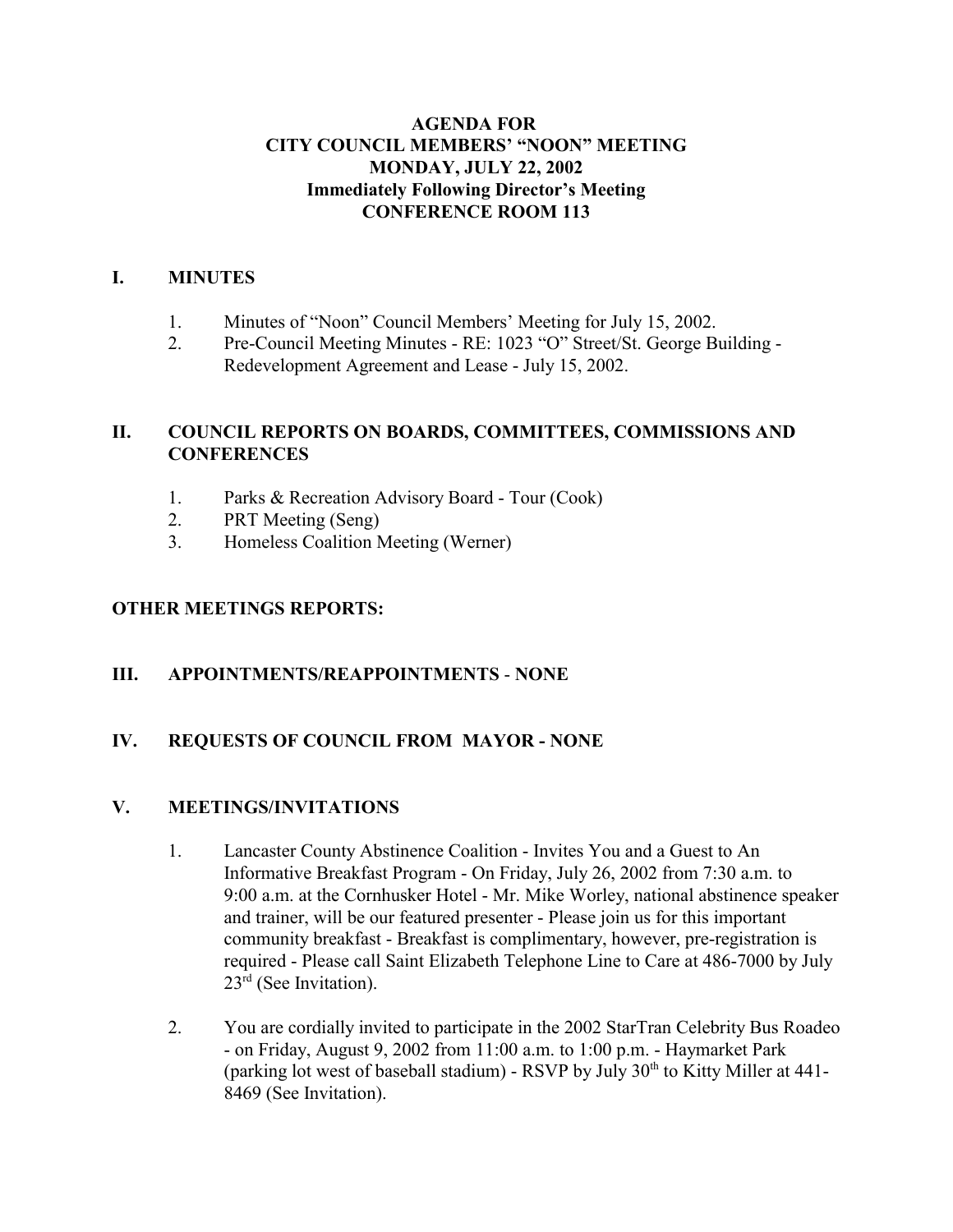## **VI. MISCELLANEOUS**

- 1. Discussion with Doug Ahlberg He needs Approval for the Revision of the Local Emergency Operations Plan. (need  $1^{st}$  &  $2^{nd}$  Motion to accept it) (5 minutes)
- 2. Discussion on the number of copies for the Director's Agenda packets to whom distributed and from whose budget are copies charged. (See Attachment) (Requested by Jonathan)

#### **VII. CITY COUNCIL MEMBERS**

#### **VIII. ADJOURNMENT**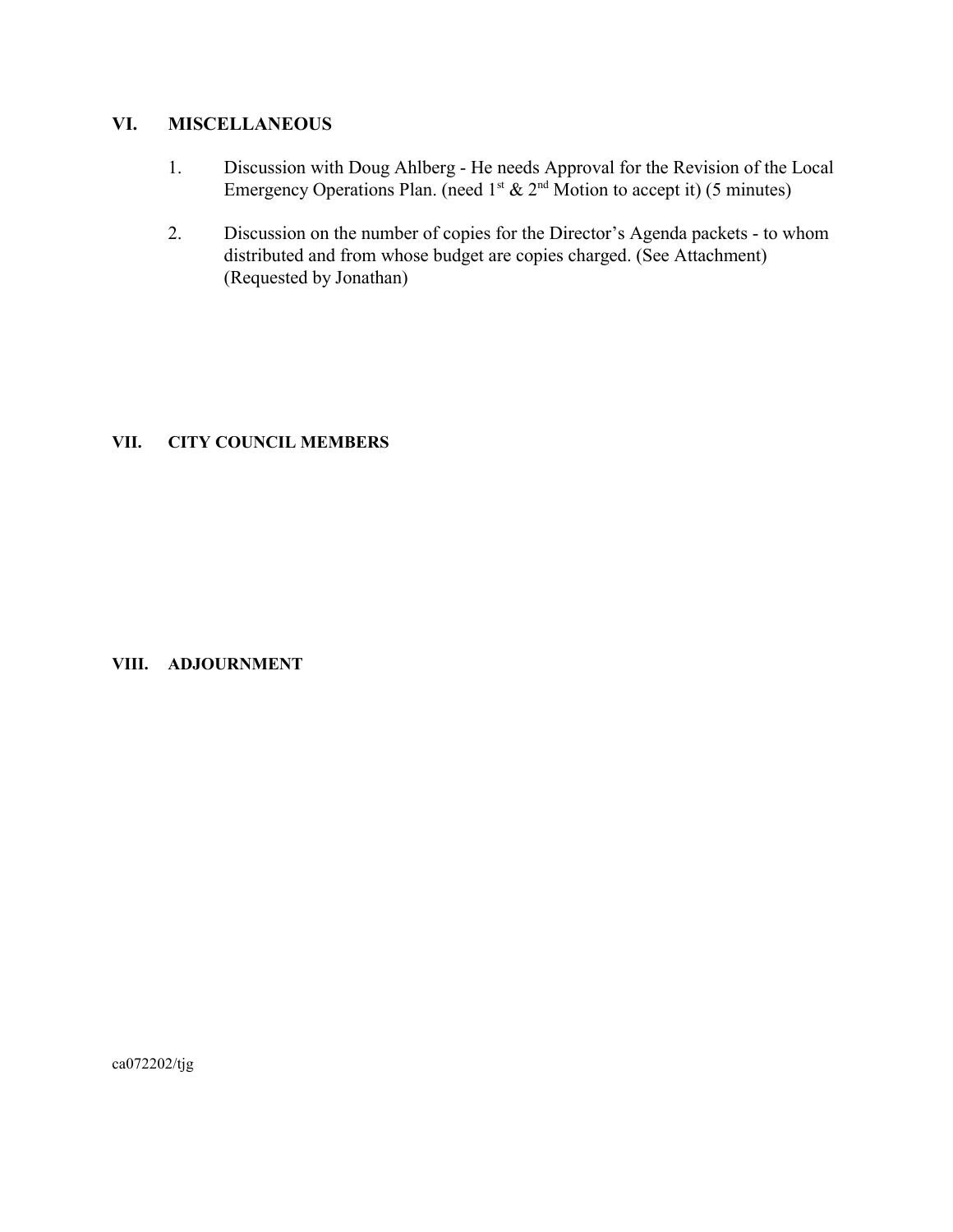# **MINUTES CITY COUNCIL MEMBERS' "NOON" MEETING MONDAY, JULY 22, 2002** *CONFERENCE ROOM 113*

**Council Members Present:** Jonathan Cook, Chair; Jon Camp, Vice Chair (arrived late); Glenn Friendt, Annette McRoy, (arrived late) Coleen Seng, Ken Svoboda, Terry Werner. ABSENT: None

**Others Present:** Kent Morgan, Ann Harrell, Mayor's Office; Steve Hubka, Budget Officer; Mr. & Mrs. Andrew McRoy, parents of Council Member Annette McRoy; Joan Ray, Council Secretary; Darrell Podany, Aide to Council Members Camp, Friendt and Svoboda (attended briefly); Nate Jenkins, *Lincoln Journal Star* representative.

## **I. MINUTES**

- 1. Minutes of "Noon" Council Members' Meeting for July 15, 2002
- 2. Pre-Council Meeting Minutes RE: 1023 "O" Street/St. George Building Redevelopment Agreement and Lease - July 15, 2002

Chair Jonathan Cook requested a motion to approve the above-listed minutes. Ken Svoboda moved approval of the minutes as presented. The motion was seconded by Terry Werner and carried by unanimous consensus of those members present, for approval. (Camp and McRoy Absent for Vote)

## **II. COUNCIL REPORTS ON BOARDS, COMMITTEES, COMMISSIONS AND CONFERENCES -**

- 1. PARKS & RECREATION ADVISORY BOARD TOUR (Cook) Mr. Cook did not attend.
- 2. PRT (Seng) Ms. Seng reported that a number of cases had been closed out. She noted that when a case reaches the PRT, it is because there are various departments involved in the issue. When a case gets down to the jurisdiction of one department, then the case is removed from the PRT schedule. Ms. Seng noted, however, that there were quite a few cases still on the list, and even *some* funding loss would be detrimental.
- 3. HOMELESS COALITION MEETING (Werner) No Report

OTHER MEETINGS - None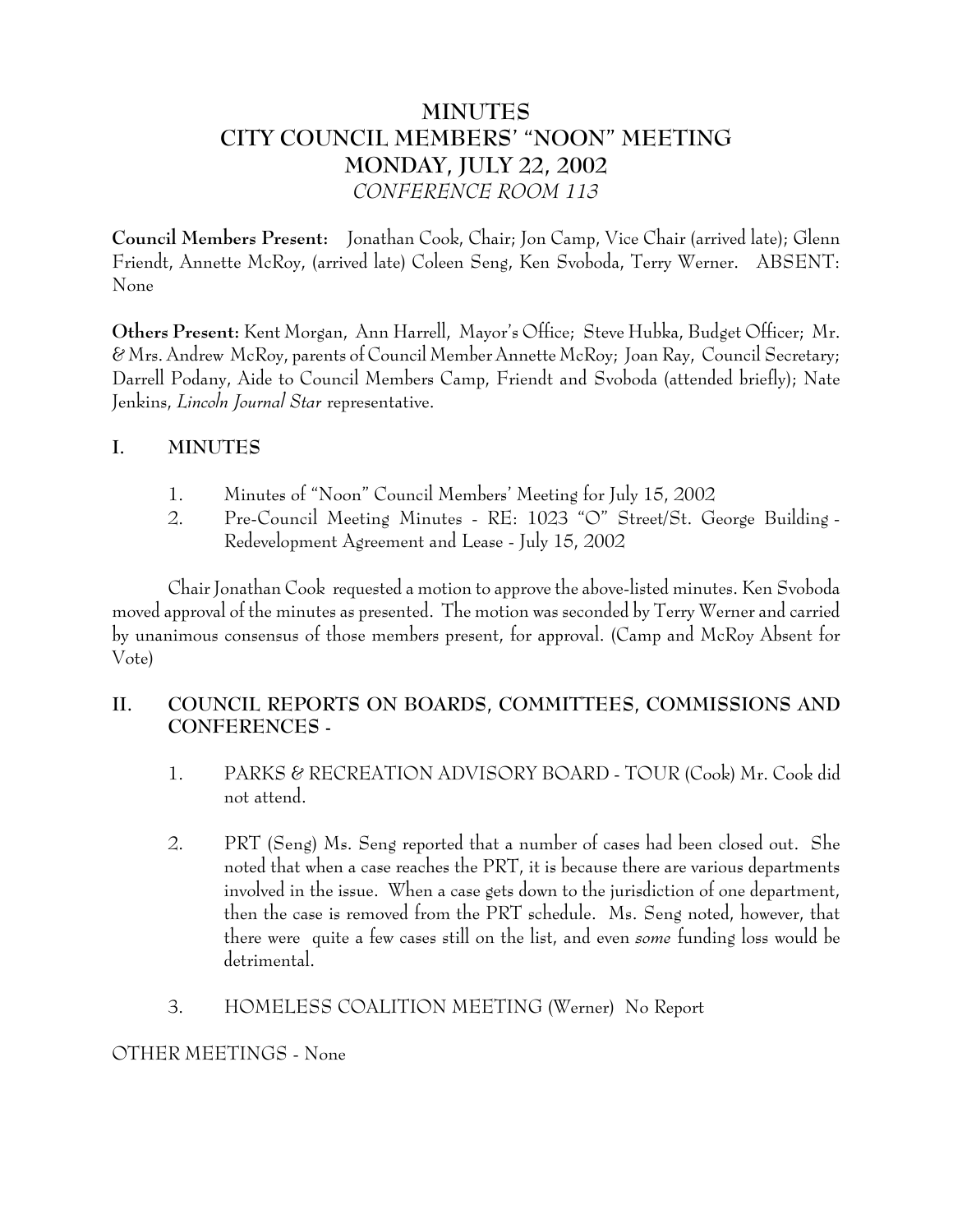- **III. APPOINTMENTS/REAPPOINTMENTS** Mr. Werner welcomed Kent Morgan, who was present for the first time in his new capacity as Mayoral Staff Member.
- **IV. REQUESTS OF COUNCIL FROM MAYOR** Ms. Harrell passed out several pages of material that the Mayor had intended to distribute at the Directors' Meeting (which was cancelled due to budget discussions being extended). Most of the material summarized the water information that will be discussed at the press conference scheduled for 1:15 p.m. this afternoon.

Mr. Friendt noted that the south channel of the Platte River at Kearney is grown up and grassy - it's absolutely dry. He asked Ms. Harrell if Lincoln had ever had mandatory water restrictions before. Ms. Harrell answered that the last time this had happened was in 1974. Mr. Friendt asked how mandatory restrictions are enforced? It was explained that fines and water-turn offs can be initiated. There would be disconnect  $\mathscr C$  re-connection fees involved and a bond posting to be required of violators prior to a re-connect.

Ms. Seng commended Mr. Jerry Obrist of the Public Works Department for his presentation at the press conference last week on this water conservation issue. Ms. Harrell noted that the Mayor's Office had not received as many inquiries from the public as they had anticipated...she hoped this indicated that they are understanding the situation.

Mr. Camp asked about the restrictions on fountains. Ms. Harrell stated that she would get the information to him.

The last item Ms. Harrell mentioned to Council was the paperwork process of placing the confirmation of Marvin Krout (for the Planning Director position) on the Agendas for the Council and for the County Board. She stated that she did not know what day the item would be on the Agendas, but it will be very soon. She distributed copies of Mr. Krout's resume to the Council Members. She noted that there had been an introductory meeting with Mr. Krout earlier, but she was not aware of who all had been able to attend. Ms. Seng noted that some had been able to be there. Ms. Harrell stated that they would like to move the process along as quickly as possible and if Council had any questions regarding the appointment, they were welcome to call her, Mr. Morgan or Georgia Glass and the questions would be answered.

Mr. Cook asked that the appointment be placed on the "to be heard next week" list the week prior to the regular hearing date agenda....through the normal process. Ms. Harrell stated that she assumed that would be the case.

Mr. Camp requested information on the proposed salary vs. what we had been paying for the position. Ms. Harrell stated that she would get that information to him.

Mr. Friendt asked about the water issue. He noted that as scrutinized as the newspaper is....he would guarantee that there is a sizeable portion of Lincoln's population who don't know that there is even a voluntary water restriction now. He requested that CIC put out public service announcements to be aired by the local radio and television stations with more continuous communication about this. The cost of such a possibility was raised and it was determined that these announcements would be run as a public service and no costs would be incurred on any City office budget, other than the preparation cost of the material to be distributed for airing. Ms. Harrell noted that some stations were already involved in doing that, but she would speak with Diane Gonzolas, CIC Director, to see that all the media outlets were contacted.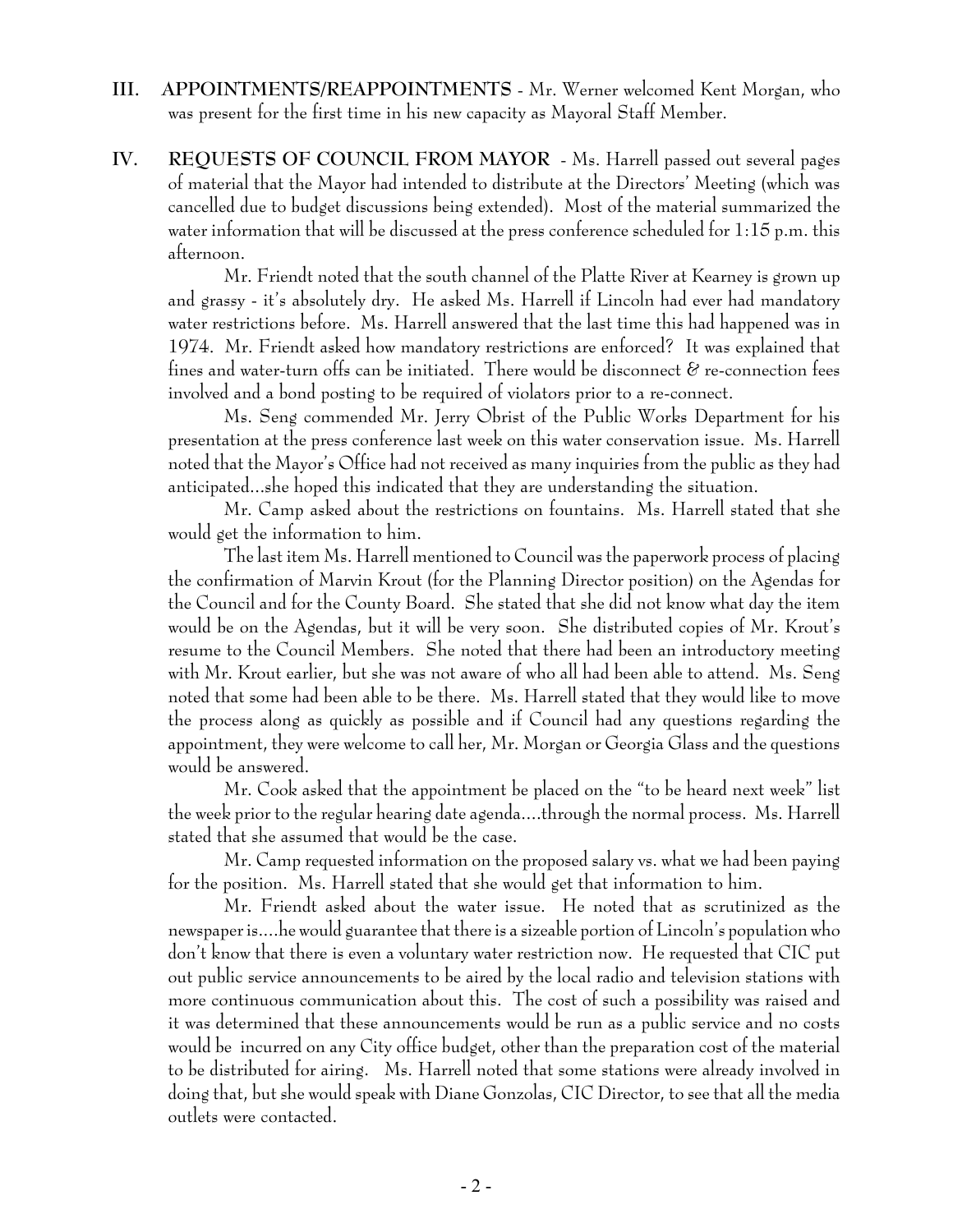#### **VI. MISCELLANEOUS** -

1. Discussion with Doug Ahlberg - He needs Approval for the Revision of the Local Emergency Operations Plan. (Need: Motion  $\& 2<sup>nd</sup>$  for vote to approve the Plan) (5 minutes) - *Because of the delay in meeting time due to budget discussion held this morning, this presentation was moved to the August 5th Common Meeting.*

2. Discussion on the number of copies for the Director's Agenda packets - to whom distributed and from whose budget copies are charged. (Requested by Jonathan Cook) *The issue was discussed briefly. It was determined that Ms. Ann Harrell of the Mayor's Office would check to see who receives the Agenda packets in her office and whether or not the Mayor's office could receive one copy of the packet and make their own copies for in-office distribution.* 

Further discussion concerning access to the materials on the website ensued. Staff indicated to Council that to have the Directors' and "Noon" Agenda w/attachments posted on the Internet would require additional staffing in the Council Office. Since no major changes in procedures would be made today, the discussion was brought to a close.

Ms. Seng felt the County Commissioners did not need to receive copies of the Directors' and Noon meeting minutes. Mr. Cook asked that Staff check with the County Board to see if they would still want copies of these Council work session meetings. [*County Board was contacted on July 23rd and have indicated that one copy for in-office routing would be sufficient for their needs*]

#### **VII. COUNCIL MEMBERS**

**JON CAMP** - No Further Comments

**JONATHAN COOK** - Mr. Cook announced the time and location of the meeting scheduled to discuss river rock and landscaping in public right-of-way areas. The Time, Date and Location was determined to be: Tuesday, July  $30<sup>th</sup>$ , 7:00 p.m. at the Westminster Presbyterian Church at Sheridan Boulevard and South Street. He requested that those attending enter from Ryons Street because of the construction in the area. Mr. Cook requested that, because of the confusion in the date/time and location of the meeting, Council Staff send notification to all City/County Employees of this finalized schedule. [*This was done on Monday, July 22, 2002.]*

**GLENN FRIENDT** - No Further Comments

**ANNETTE McROY** - Ms. McRoy introduced her parents who were in attendance at the meeting today. The Council Members introduced themselves to Mr. Andrew and Ms. Marguerite McRoy who arrived in Lincoln yesterday to visit their daughter, Ms. Annette McRoy.